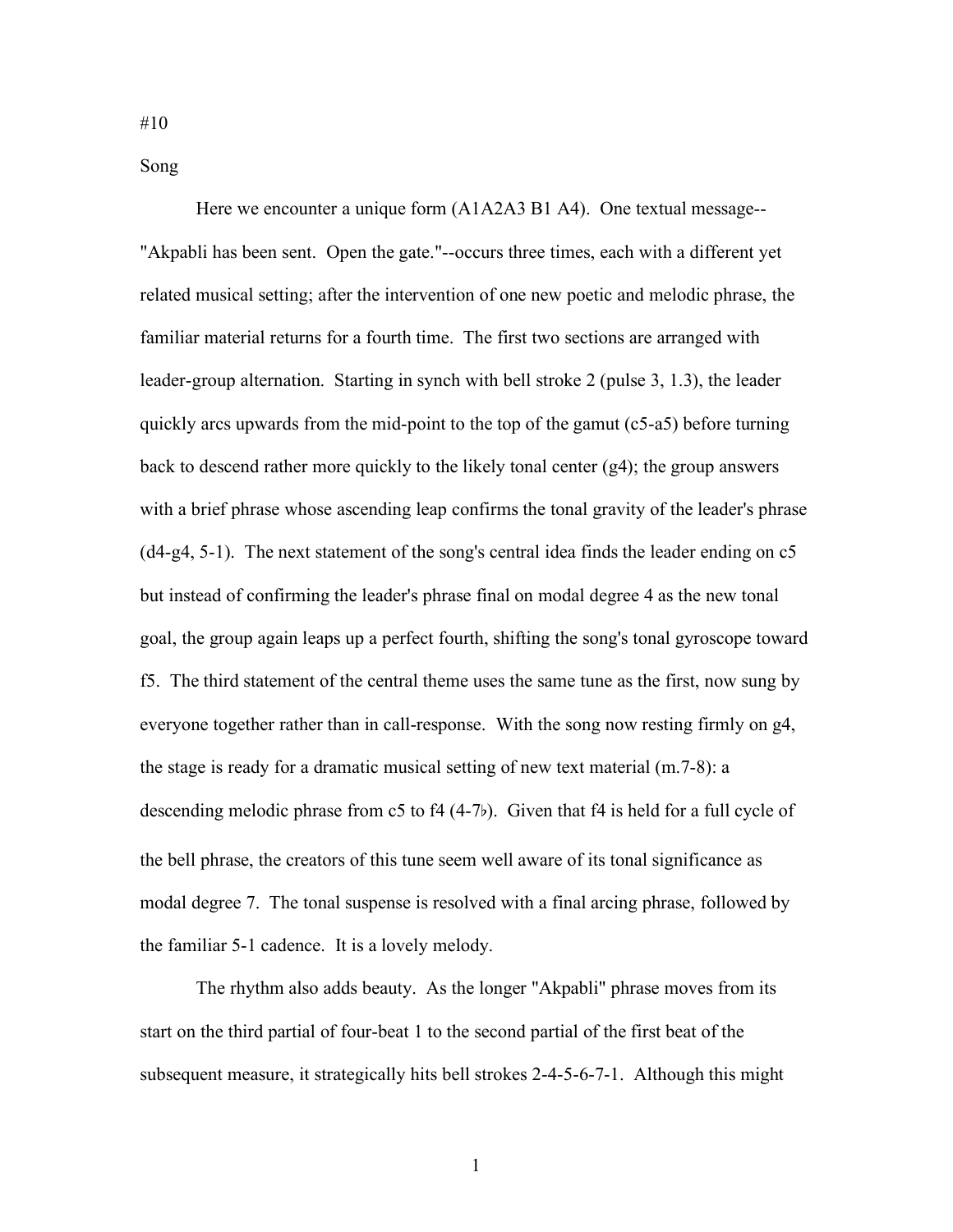suggest an upbeat six-feel accentuation, the phrase has such strong moments of tonal repose on the onbeats of four-beats 2-3-4-1 that the upbeat six quality remains subdued. The shorter reply moves from four-beat 3 to 4, an unusual point in the bell phrase for a full stop. It is as if the longer phrase moves the bell from stroke 2 to the next stroke 1, while the shorter reply reinterprets the bell's motion as stopping on stroke 6 (see Lehman Tufts MA thesis). These two phrases occur with identical rhythm four times, a highly distinctive instance of repetition in the Agbadza idiom. As the only other melodic rhythm in the song, B1 attracts our interest. It opens forcefully "in six," switching the song's surface rhythm from the four-feel of the preceding measure, only to shift back to being "in four" as it reaches bell stroke 6. The familiar short-short-long figure  $(\lambda \lambda)$ recurs symmetrically at the phrase's beginning and ending, surrounding ONE (m.8) with its 3:2 in the 2-3-1 phrasing. The durational values in mm.7-8 bring into sonic reality an important fundamental implicit in Agbadza--the composite rhythm of the underlying four-feel beats together with the bell phrase (omitting bell stroke 4). In the B section the song's composers have met the need for an effective rhythm at a critical juncture in the song.

## Drumming

To go with a song that has a recurring rhythm that flows in synchrony with the bell phrase, GFA has chosen an aggressively offbeat sogo-kidi theme. Musically, he has gone for contrast. There is a lot to review, since the kidi not only has several changes but the kidi player on the recording renders the phrases slightly differently than did GFA during our research interviews. GFA presents two settings for the drum language (A, B).

2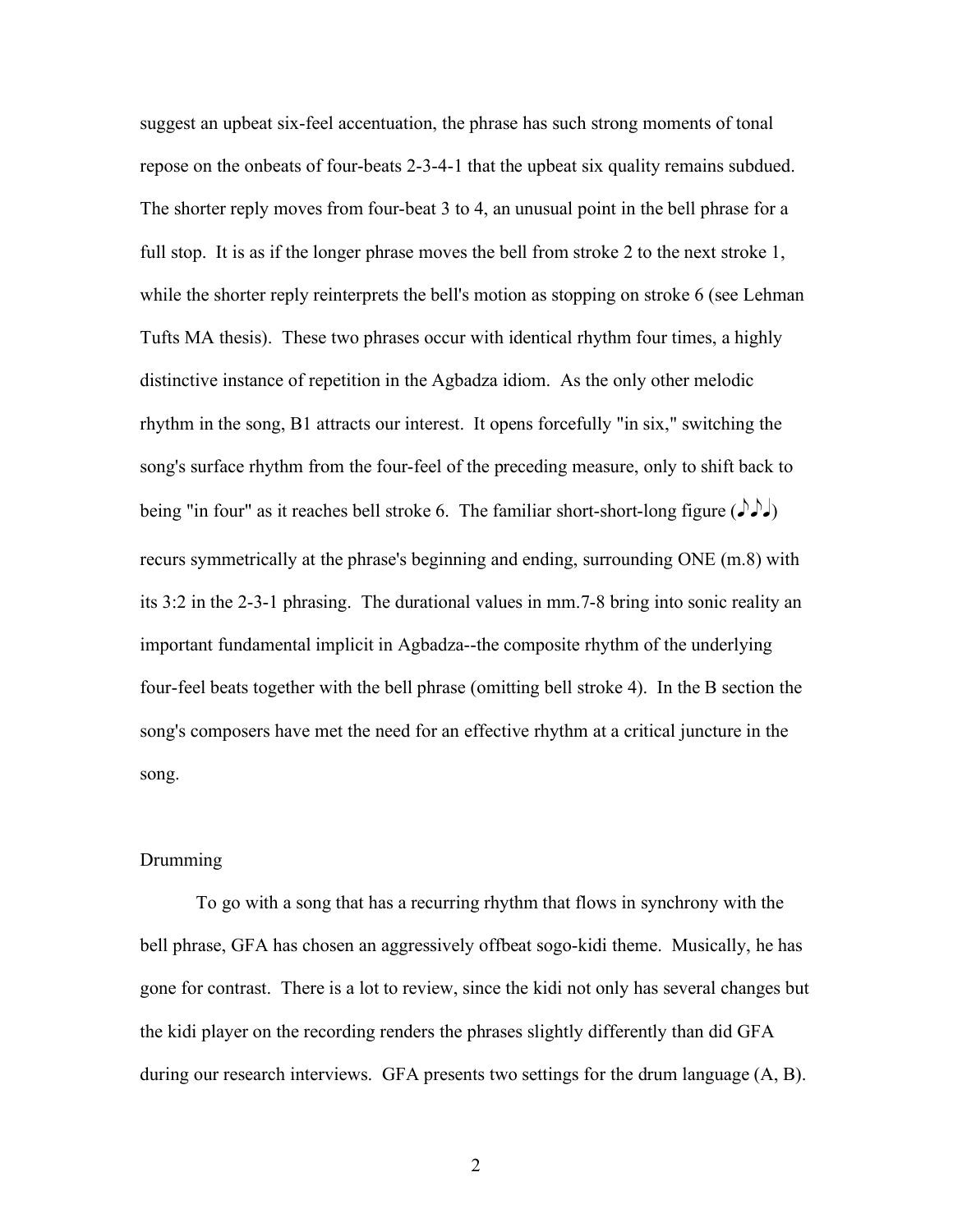Both A and B use the same sequence of timbres (ga dzi ga, ga dzi) but in A sogo starts right on four-beat 3 while in B sogo starts on the second partial of four-beat 2 (2.2, pulse 5). As a consequence, A enters just after bell stroke 4 and its dzi stroke is of short duration; B enters in unison with bell tones 3-4 and its dzi stroke is of longer duration. A keen listener who is familiar with Ewe music will feel the impact of these subtle musical differences.

The kidi phrase adjusts to changes in the sogo part. In A (as presented in research) the kidi puts two quick bounces on the second partial of four-beat 3 (3.2) and the third partial of four-beat 4 (4.3); in the recording the kidi player puts the bounces on partials 2-3 of beat 3 and plays only one bounce in the second figure. These kidi bounce figures are strategically located within the bell phrase to match strokes 5 and 7 (pulses 8 and 12), hence marking them for prominence. The kidi bounce figures confer a 4+8 shape to the twelve pulses within the bell's musical period, subtly implying a three-beat meter (4+4+4) in a highly offset relationship to the normative four-feel.

When sogo shifts to setting B of the drum language, kidi changes the beginning of its phrase to three bounces that surround four-beat 3 (pulses 6-7-8). This has significant musical impact. The overall quality of the phrase becomes more flowing since in A the two bounce figures are isolated from each other but are joined within a unified phrase in B. Kidi's three consecutive bounces lead the listener to hear bell strokes 4-5 as a twonote figure. In both A and B, the kidi bounce on bell stroke 7 (pulse 12, 4.3) accentuates a structurally weak note in the bell phrase.

In the score, we can follow the way GFA calls the kidi to switch from drum language A to B. At first (m.41) he lays back, playing few notes and quiet ga strokes

3